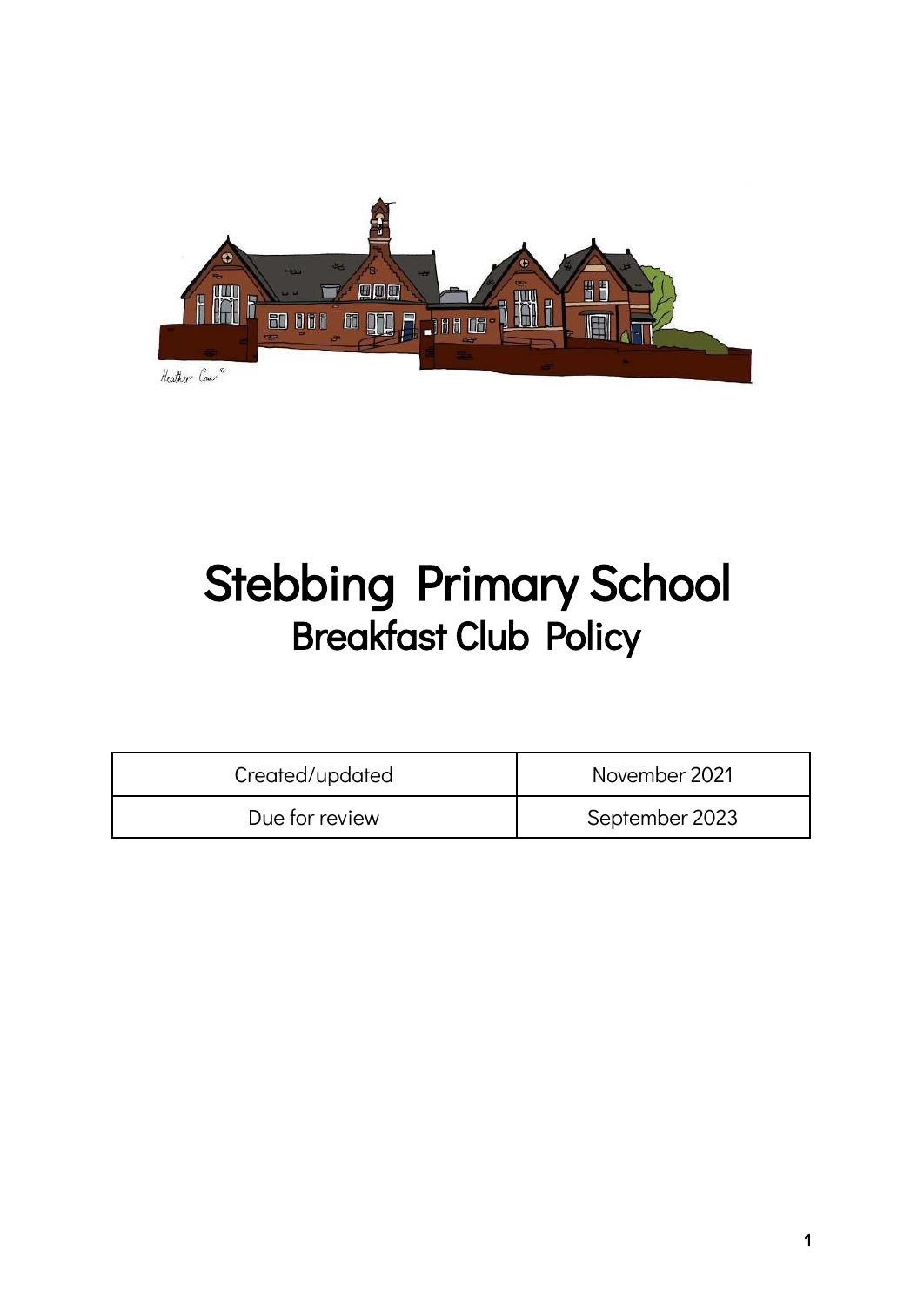# Aims

- To provide an affordable, early drop-off childcare facility for parents/carers.
- To provide a welcoming, safe and secure environment for pupils before the beginning of the school day.
- To provide children with a nutritious breakfast at the start of the day in a pleasant, calm and relaxed environment.

# **Organisation**

- Breakfast Club is open from 07:30-08:30.
- The club is available for pupils from Reception to Year 6.
- Children should be taken to Breakfast Club in the studio through the wooden side gate. On arrival, the children will be registered by the member of staff.
- A registration form must be completed by parents/carers before attending Breakfast Club.

## Staffina

- Breakfast Club is run by 1 member of staff with an adult to child ratio of 1:10.

# Safeguarding and Health and Safety

- In accordance with Safeguarding arrangements, all staff involved in the running of the Breakfast Club have current DBS clearance. These records are held in the school office.
- Breakfast Club staff follow existing school policies and procedures for safeguarding, child protection and the code of conduct.
- A separate risk assessment has been completed for Breakfast Club.
- The schools Fire and Health & Safety Policy is adhered to by Breakfast Club.
- Where ICT equipment is used, they also follow the schools E-Safety policy and procedures.
- A first aid kit is available at all times.

## **Caterina**

- Water is available to children at all times.
- Fruit juice and milk is also available.
- A variety of breakfast choices are available to children, including toast and cereals.
- Breakfast menus have been devised with advice from the school caterer's nutrition advisor.
- Staff must be notified of allergies and food intolerances on the Breakfast Club registration form.

## **Emergencies**

- In the event of a serious accident, injury or illness staff will contact the parent/carer or the nominated contact provided on the Breakfast Club registration form.
- All staff who supervise Breakfast Club are First Aid trained and the procedures set out in the Schools First Aid Policy will be followed.

# Sickness/Medication

- All medication administered will follow the existing school policy.
- All medical information provided by parents should be detailed on the Breakfast Club registration form.
- If new, prescribed medication is required to be taken by a child at Breakfast Club, an AdMed form must be completed by parents when dropping of their child.